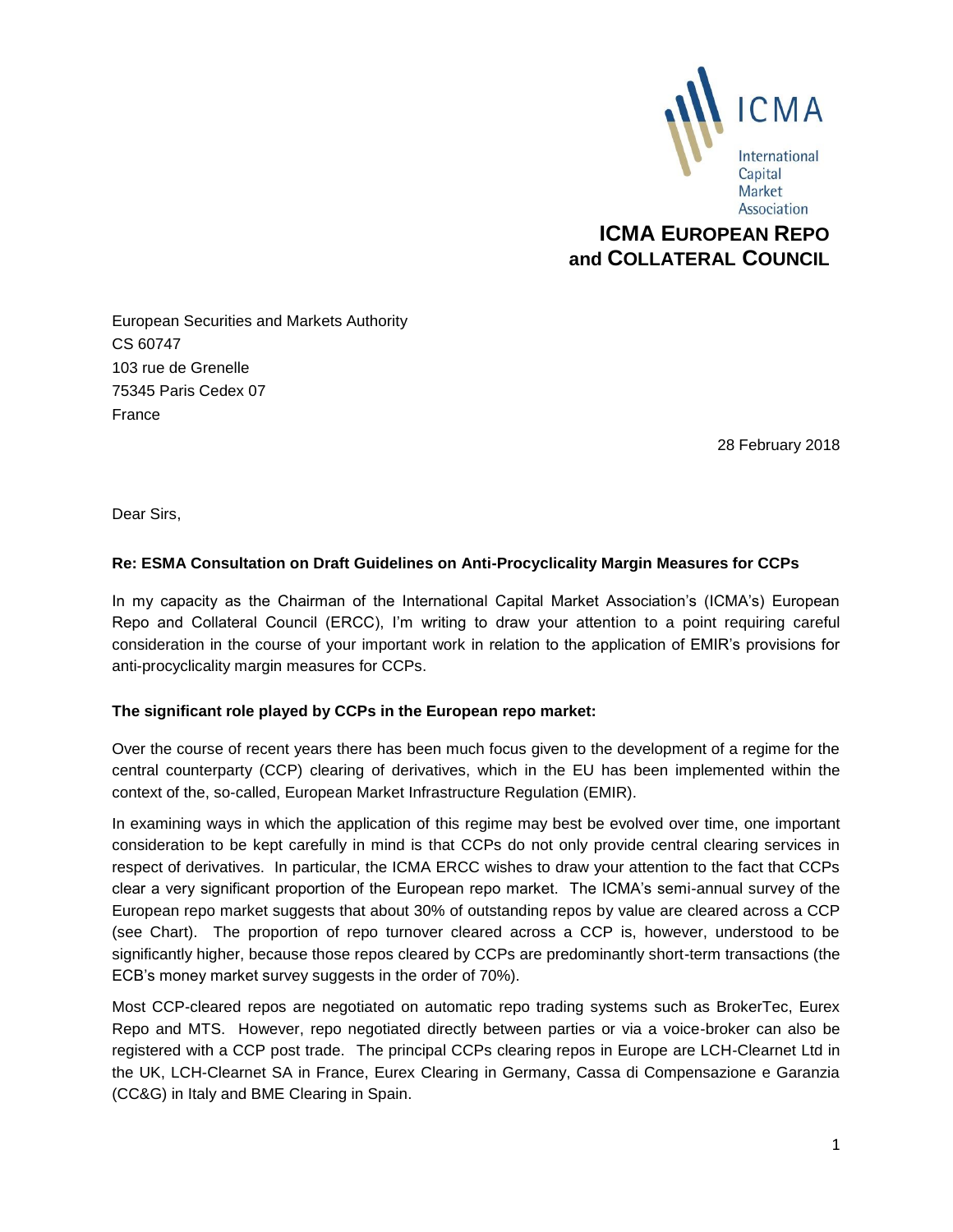It is very important to keep clearly in mind that repos are very different in nature from derivatives. In a repo the sale of the collateral security at the opening of the repo represents an exchange of principal, which is subsequently reversed upon the completion of the repurchase at the closing of the repo. The associated margining relates to the collateral security, seeking to ensure that the amount of the collateral is always sufficient to cover the principal lent against it. This is quite different from the case of a typical derivative, in which there are notional principals and the margining relates to the gain or loss as the value of the derivative fluctuates. The very different profile of these asset classes inevitably gives rise to the need for differently formulated policies, suitably tailored to the relevant risk management considerations.





Source: ICMA

Besides this, CCPs are themselves significant users of the repo market. Much of the margin being held by CCPs pursuant to the trades they are clearing is received by them in the form of cash. To safely invest this cash CCPs utilise reverse repo transactions, so that they hold high-quality liquid securities (typically EU government bonds) as collateral against their investments. As well as being a secure way to invest, this use of the repo market facilitates the CCPs being able to readily adjust up and down the size of their investment, in response to the continuous fluctuation occurring in the cash margin balances they hold. And, in case of need, it is the repo market to which CCPs will turn in case they need to rapidly realise the value of securities margin held, against a participant default.

To complete the picture, it is also necessary to recognise that use of the repo market is the primary way in which CCP participants will themselves ensure that they have available the necessary cash and/or securities to place as margin with the CCPs, again adjusting their margin balances on a daily basis as their positions and applicable margin valuations fluctuate.

In summary, maintaining a smoothly functioning repo market is an essential adjunct to putting in place regulations which call for collateral to be used to mitigate risks, as in the case of EMIR and several other financial regulatory reforms enacted in recent years. The aggregate effect of measures across markets needs to be carefully assessed, so as to ensure that a focus on managing one risk – the procyclicality of CCP margins – does not inappropriately give rise to other risks.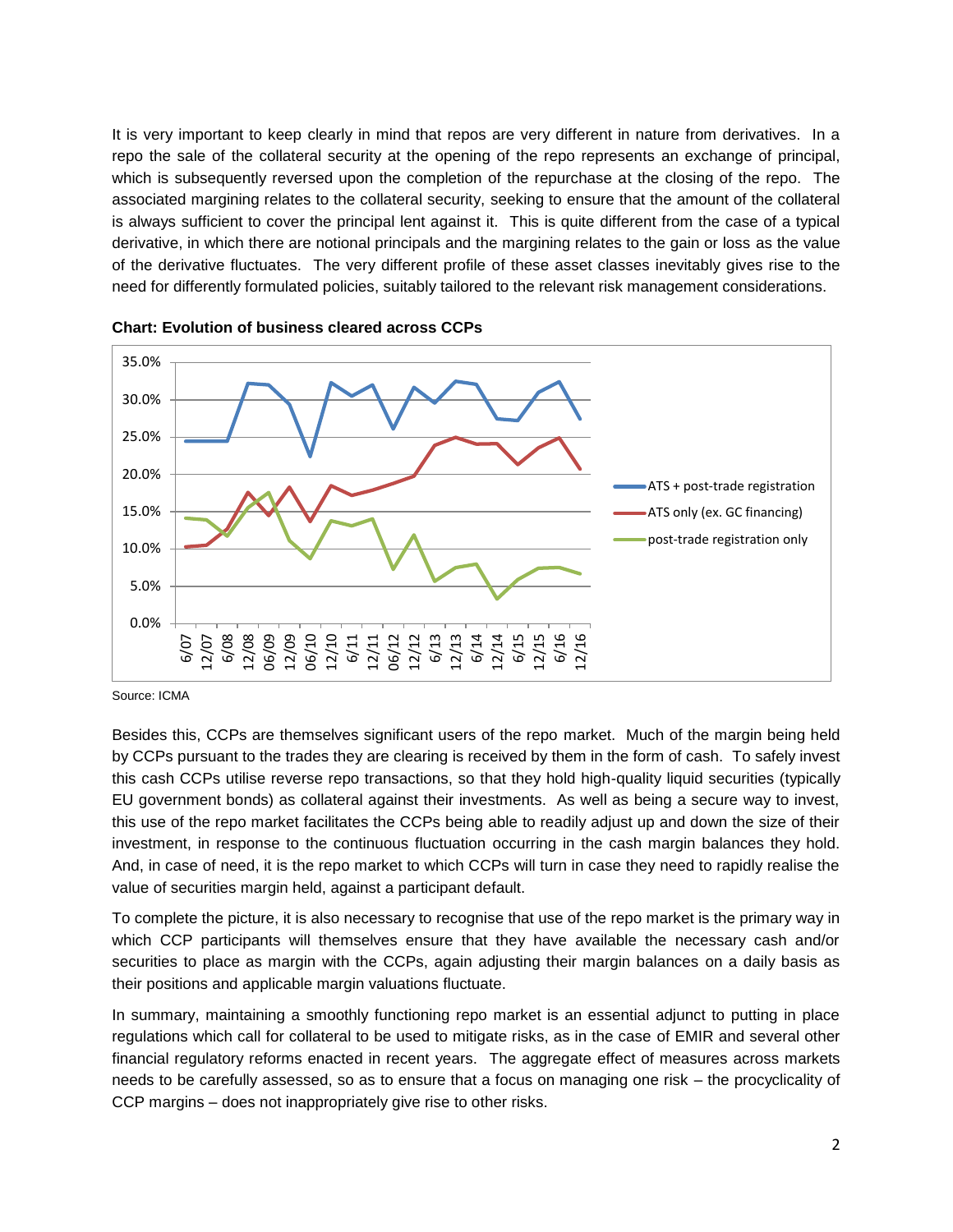#### **Anti-procyclicality margin measures for CCPs:**

As detailed by ESMA in this consultation paper, EMIR requires that CCPs, to the extent possible, take suitable measures to limit the procyclical effects of their margin and haircut policies; and the related December 2012 Regulatory Technical Standards (RTS) go some way to specifying how this is to be done. This current consultation is a single rulebook initiative whereby ESMA is seeking to put in place guidelines to promote consistent and uniform application of these EMIR provisions and the relevant RTS.

The ICMA ERCC clearly understands why it is that EMIR includes these particular provisions and recognises that they have a valuable role in creating a suitable, stable CCP clearing framework. The RTS, and the current exercise to refine its application across the EU, helps to provide important clarity regarding the ways in which CCPs operationalise these provisions. It will be beneficial if this enhances predictability and makes it easier to model how CCP's margin policies will behave under varying market conditions, including times of stress. And, it is appropriate that these policies include some degree of dampening of procyclicality, with margins calibrated to include some stress volatility and thus not in a way which would cause them to escalate over-dramatically during stress times.

Nevertheless, the ICMA ERCC also notes that it is inevitable that having risk sensitive margin models will mean there is some degree of procyclicality and recognises that this would cause market participants to manage the potential implications of changes in risks. This bears upon the calibration of the antiprocyclicality measures and, for this to operate smoothly, needs to be coupled with appropriate levels of transparency with respect to CCPs risk margining models.

Furthermore, the ICMA ERCC wishes to emphasise that it is important to pay very careful attention to the calibration of anti-procyclicality measures. The more that margin or haircut levels are increased, in order to boost the level of anti-procyclicality, the higher the disincentive to use CCP clearing. But, any such avoidance of CCP usage would itself create costs and instability thorough increases in basis or unhedged risks, to the detriment of end users and the broader real economy. Past experience shows that if the cost of CCP usage gets pushed too high, including through the imposition of excessive haircut levels, business flows do alter and the benefits of CCP clearing are then lost.

Finally, the ICMA ERCC observes that specific care and thought will be needed to correctly assess the appropriate application of these concepts in the case of linked CCPs.

The ICMA ERCC's focus on trying to look at all angles of the issue and strike a balance stems from these experiences of the ways in which CCP margin levels do impinge upon repo market behaviours. Given the outline provided above regarding the significant role played by CCPs in the European repo market, it is only natural that this should be so.

#### **Conclusion:**

The ICMA ERCC fully supports the need for the EU to have in place an adequate regime to provide for CCP clearing and recognises the appropriate role for anti-procyclicality measures in CCP margining policies. Yet, it is also essential that these are designed in such a way that they do not cause unnecessary incremental friction in the well-functioning of repo/collateral markets, which play a vital role at the heart of the financial system and underpin the effective operation of CCP clearing – providing an essential service to both CCP participants and the CCPs themselves. Accordingly, the ICMA ERCC considers it important that great care be taken to fully assess the way in which such anti-procyclicality measures are calibrated.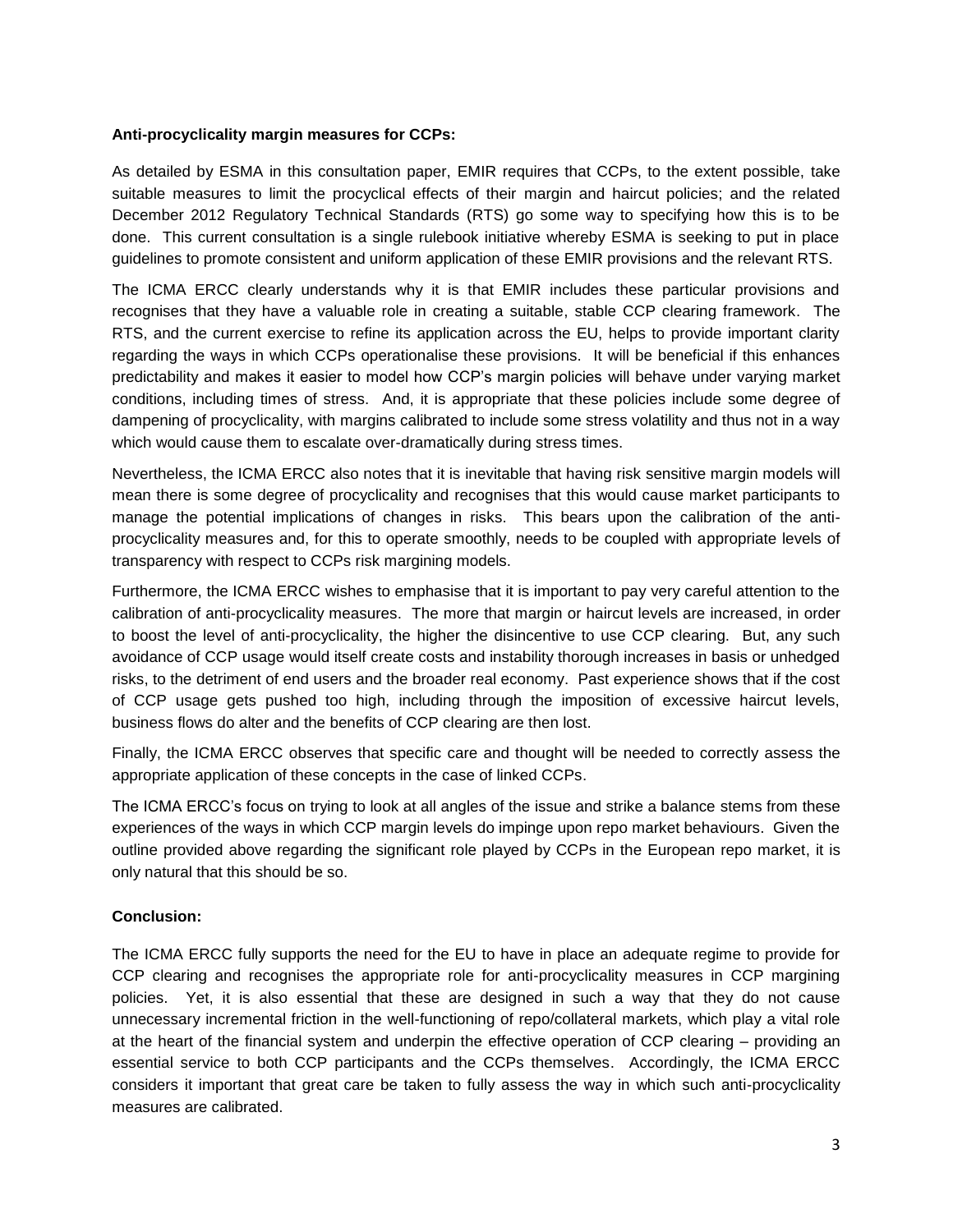We would be happy to discuss these matters further and look forward to hearing from you at your earliest convenience.

Yours faithfully,

Dutide  $\overline{\phantom{a}}$ 

**Godfried De Vidts** Chairman ICMA European Repo and Collateral Council